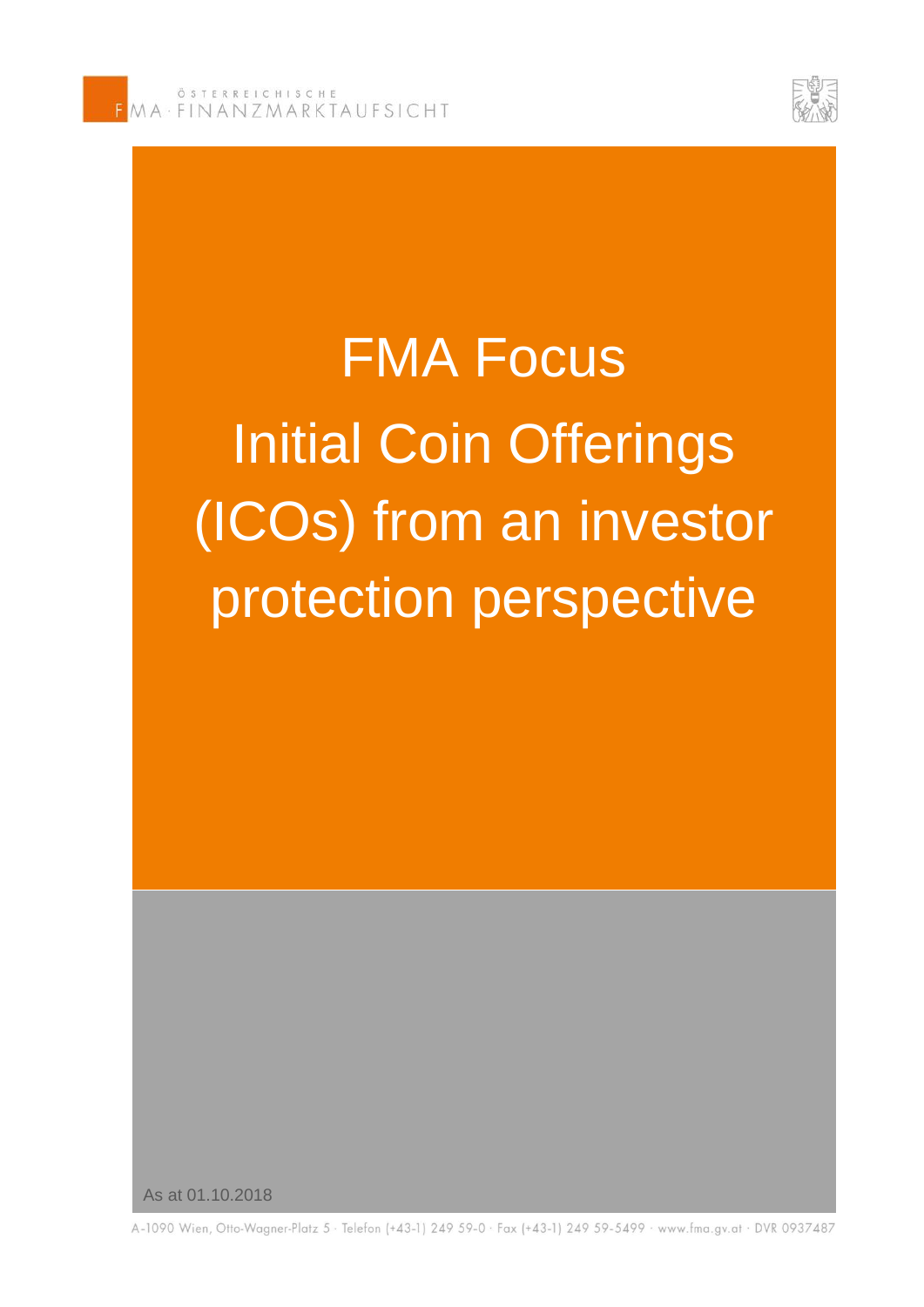# INITIAL COIN OFFERINGS (ICOS) FROM AN INVESTOR PROTECTION PERSPECTIVE

### What is an ICO?

 An ICO, as a rule, is a form of corporate or project financing based on the blockchain technology. During an ICO capital is usually collected in the form of specific crypto assets (Bitcoin, ETH or similar coins or tokens [https://www.fma.gv.at/en/glossary/coin-token/\)](https://www.fma.gv.at/en/glossary/coin-token/). In return the capital providers receive a coin or token from the issuer who is connected to the company or project of the organiser of the ICO. The coin or token may also take the form of a shareholding in a company, frequently that of a start-up, or a claim to a promise in relation to profits to be realised in the future.



#### 1. Unternehmen sammelt ein

 Generally ICOs constitute a highly speculative and commensurately risky financial transactions. The material risks associated with investments in an ICO for wholesale investors and consumers are listed.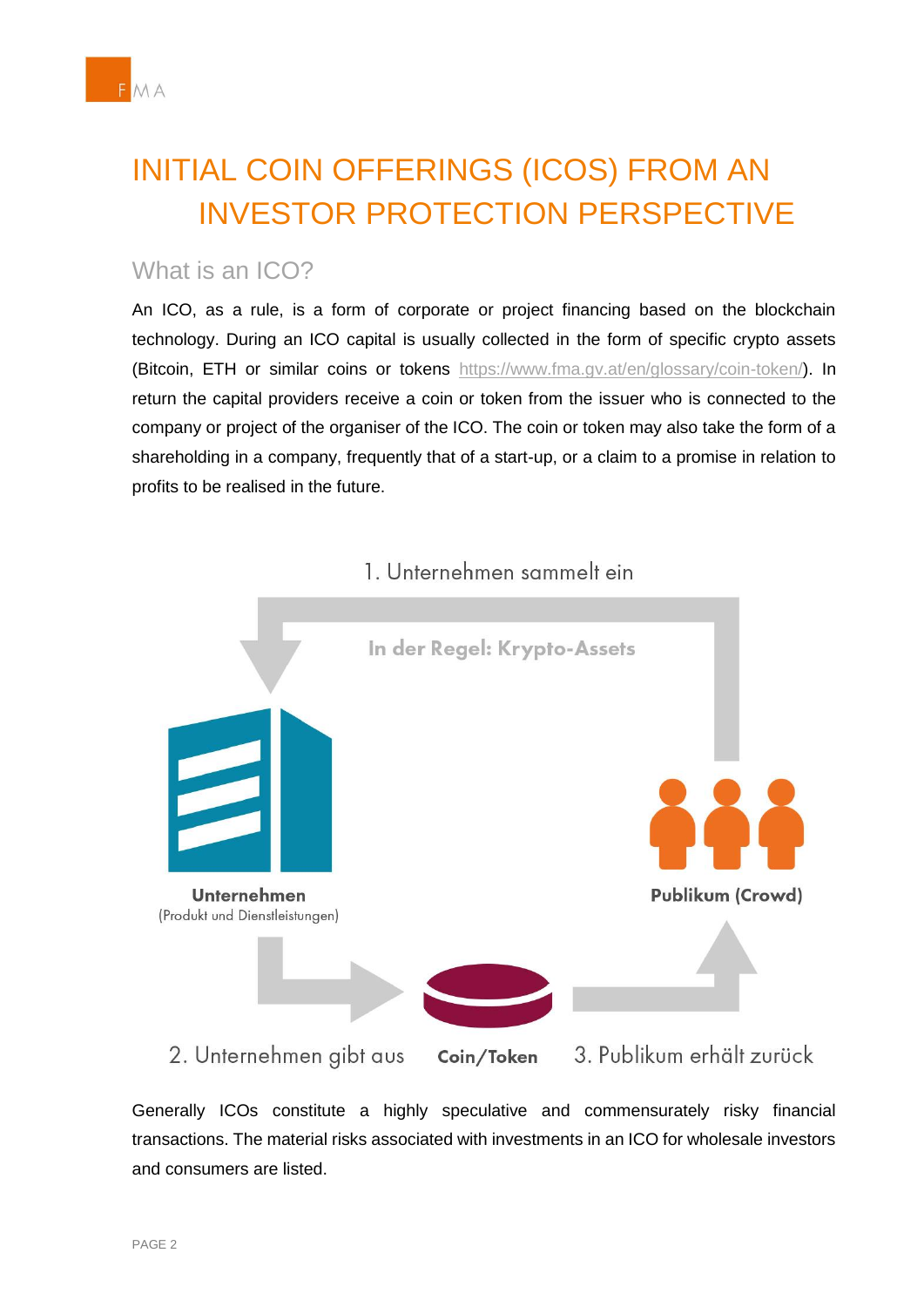

# What is the purpose of a "Token" or a "Coin"?

 These terms are often used as synonyms for one another or there is no differentiation made between them. Both are a type of digital "container", which may embody a right or a claim. They may be equipped with different function as well as being technically differently designed. Where an already existing blockchain is used, then Token is more frequently used, whereas Coin is more frequently used in the case that a separate blockchain is used. Since in practice, however, the terms are used interchangeably, the FMA generally uses them synonymously.

 **Investing in an ICO is generally associated with a high level of risk. It may also result in a total loss of the invested capital.** 

#### What risks may be associated with an ICO?

- **Uncertain prospects of success**: typically ICO projects are at a very early stage of development and their business models are experimental. It is uncertain whether the business idea will bring profits. The prospect of the ICO being financially success is therefore not guaranteed, and the development of the value of the investment is uncertain.
- **IT Risk**: the underlying technology (distributed ledger or blockchain) is usually relatively new and has not been adequately tested, and therefore might lead, not only for the project to be financed, but also for the technology used to problems (hacks, coding errors etc.)
- **Liquidity risk**: the possibility to trade or cash in the acquired Token on a platform, or to exchange it for a legal payment instrument, may be limited. Trading platforms are furthermore currently unregulated and are therefore not subject to the same strict transparency and trading regulations as say securities exchanges.
- **Increased Risk of Fraud:** Some companies may potentially not have the intention of using the collected funds or virtual currencies in the way that they promised they would be used.
- **Inadequate documentation**: ICOs as a rule only provide a "white paper". This "white paper" is not subject to any legal norms, and therefore may be incomplete or misleading.
- **Insufficient transparency**: investors as rule do not obtain any impression about the company or the development of the project. It is often necessary to have a complex technical comprehension to be able to understand the features and risks of the ICO in their entirety. No legal information obligations therefore exist, unless the offering falls